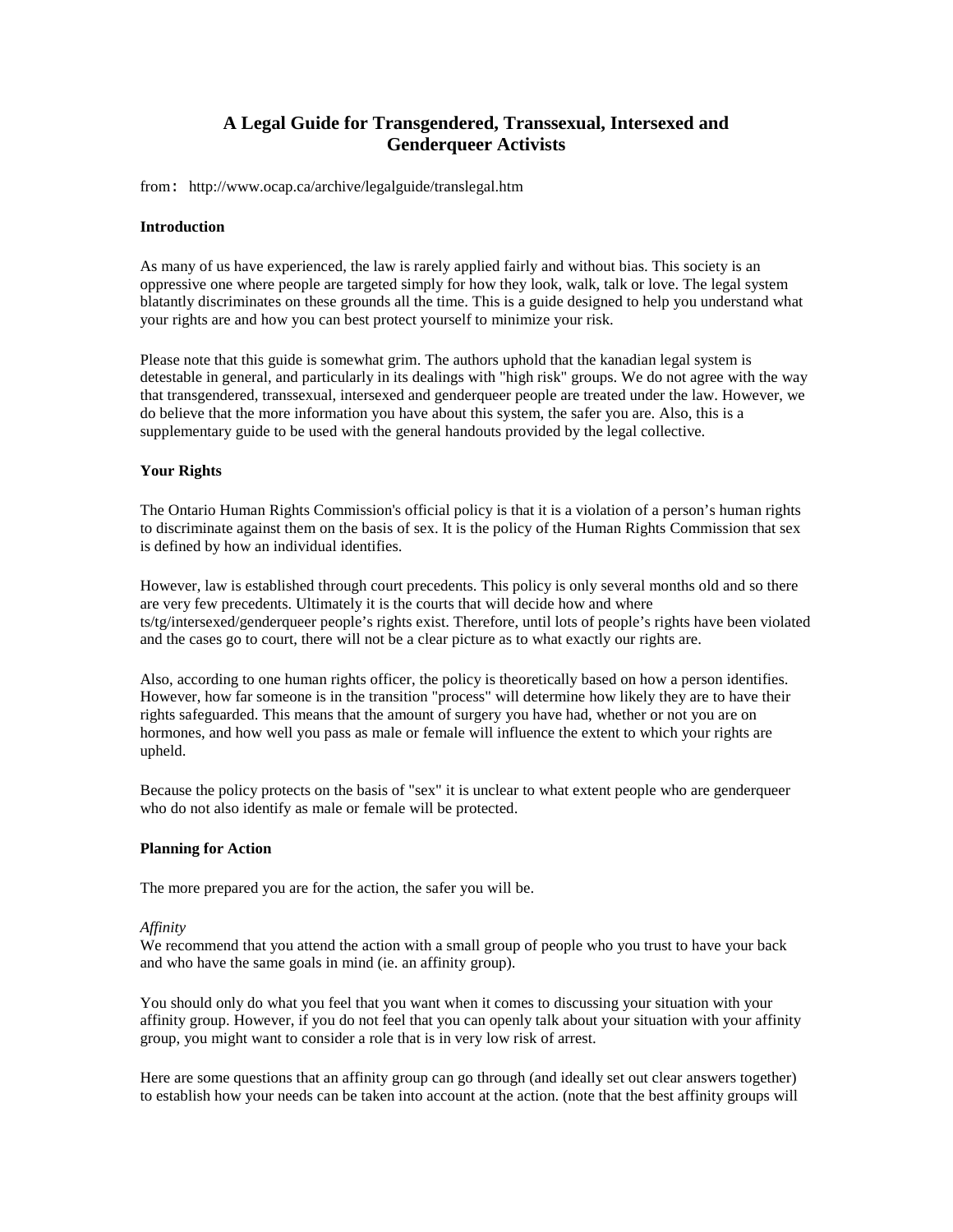go through similar lists for every single person in the group regardless of whether or not they are "high risk")

- a. What is your gender identity and what medical steps (if any) have you taken to help your body match your gender identity.
- b. Does everyone in the group have a working understanding of what your situation is and what your needs are? If not, will this be arrived at and how will this happen?
- b. How will others (particularly police, lawyers and judges) perceive your gender?
- b. What is your level of arrest
- b. How can the action be designed to best accommodate your needs?
- b. In the heat of the moment, when your group needs to make a decision, how will those decisions factor your needs in?
- b. Are parts of your body particularly vulnerable (ie. recent surgery, implants etc.) and if so, do you want help from others protecting your body? How can others in your group do this if desired?
- b. It is absolutely reasonable for "high risk" individuals to have other people go down for them. This is one way that we can use solidarity in an action to ensure that the people needing it the most are protected. With that in mind, do you want people to risk arrest to protect you? If yes, which members of your affinity group are going to do this?
- b. Does your affinity group understand that your consent is essential if someone is going to go down for you?
- b. If you do go down, do you want someone who is a trained to try to get arrested with you to ensure that you are not mistreated? (This would be a person with legal observer training who is not fully acting in that capacity) If yes, who is going to fill this role?
- b. How is your gender identity and/or gender presentation going to be taken into account in dealings with the police?

#### *General*

- Electrolysis, and laser hair removal will leave your skin extra sensitive and open up your pores. This will make you especially vulnerable to tear gas and pepperspray. Wait at least 48 hours after electrolysis before going to an action and if you have sensitive skin wait longer.
- Wear lots of layers, especially on parts of your body which are vulnerable (eg. implants)
- Make sure that your affinity group, legal point person and others who may be involved in supporting you know your legal name.
- Refer to the do's and don'ts of the general guide for further information.

## **The Kops**

On the street many police officers are likely to target transsexual/transgendered/ intersexed/genderqueer people who do not totally pass as male or female and are taken as trans or queer for two reasons. The first is because of transphobia/homophobia/genderism. The second is because kops remember (and quite possibly seek out) 'difference' if there is a group of thirty people all doing the same illegal thing, the people who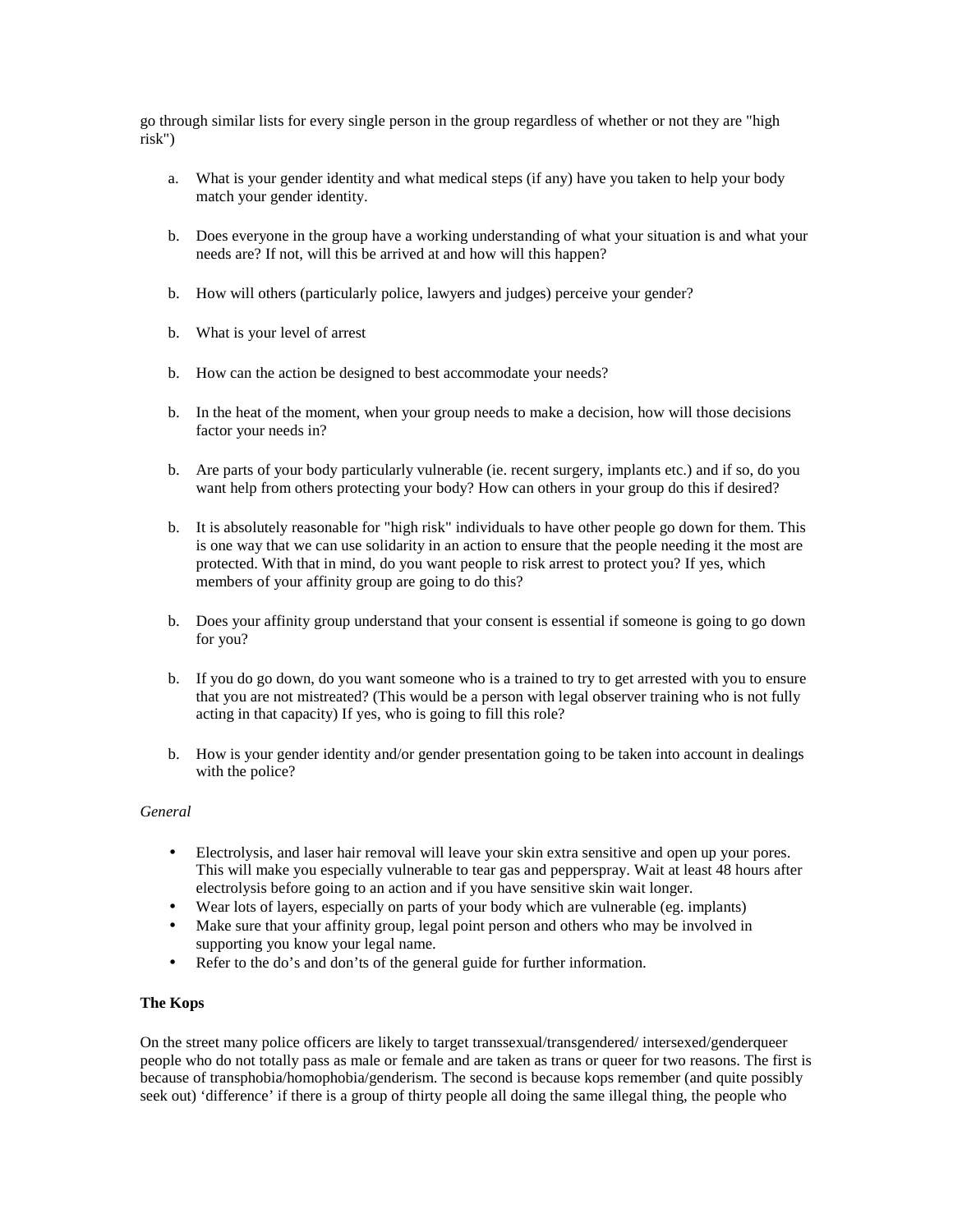'stand out' are going to be the ones who get picked up at the time or after the fact. If you are visibly trans or queer or just look different than most of the people around you, you are more likely to be arrested.

Visibility also makes you a greater target for violence. We highly recommend that you wear extra padding on parts of your body which may be extra sensitive to blows from the police (ie. protect implants, recent surgeries etc.).

Some people choose to pass as their assigned gender to help protect themselves from the kops. If you are comfortable with this and capable of passing as your assigned gender, it is one acceptable option. If you choose not to do this or cannot do this, you have several other options available to you if you are arrested. If you do go down, taking a trained, vocal member of your affinity group can help you assert your rights. Also, if you know you will 'discovered' in a strip search (which is fairly standard), or if you are visibly transsexual or transgendered, you can tell the officer when you are arrested, in transit, or being booked. This will mean that their first reaction is not out of shock and they may be more likely to treat you better.

If you choose to tell the kops, it is your decision as to what you say and how much you try to educate them. While it is your call, we recommend that you try to make the process as short as possible and that attempts at educating the kops may be emotionally straining or put you at greater risk. An example of a good thing to say would be "I am transsexual/transgendered/a hermaphrodite. My rights are protected under the Human Rights Code of Ontario on the basis of sex and it is illegal to discriminate against me on those grounds." Hermaphrodite is used here because many kops won't know what intersexual means. If you use the word 'intersexed,' do so with the understanding that you may be required to provide some explanation (ie. education) to the kop. The circumstances are similar for using the word genderqueer, however in the education process, you will probably call into question everything the kop believes about gender which will likely hinder your situation; we recommend using transgendered instead.

Stating your knowledge of your rights may reduce the amount of abuse you receive. However, you should be aware that some police are more angered by people who try to assert themselves.

If you choose to discuss your gender identity with the police, you are giving up your right to remain silent. Just because you do this does not mean that you have to answer any more of their questions. This also does not mean that you cannot reassert your right to remain silent at any point.

Some trans people who have been arrested advise that you should say anything but that you are transgendered or transsexual. Based on their experience, they believe that there is such fear and hatred of trans people amongst kops that it is much wiser to say that you are a hermaphrodite. Also, some people advise that if your chest is bound, to say that it is a back injury. While we cannot advise you to lie, we recommend you do and say what you feel will keep you the safest.

Many of the things listed above that you can say may feel like you are selling out or you are betraying your gender identity and everything you have fought for. In all of your decisions in interacting with the kops, please consider your safety but do not say or do anything that you can't live with.

# **Detention and Jail**

If you are arrested with other activists and are being mistreated, you can tell them and ask that they use jail solidarity tactics to protect you. While many activists receive anti-oppression training and legal training, both of which should raise trans, intersexed, and genderqueer issues, you may experience transphobia from one or several cell mates. If this is the case, call upon the others to intervene and try to resolve the problem. If they are unable to do so, the group can perform jail solidarity without them.

In some mass action situations, the arrestees are not gender segregated. However, there is a possibility that you will be gender divided. If this happens, unless you can fully pass as the gender you identify with your